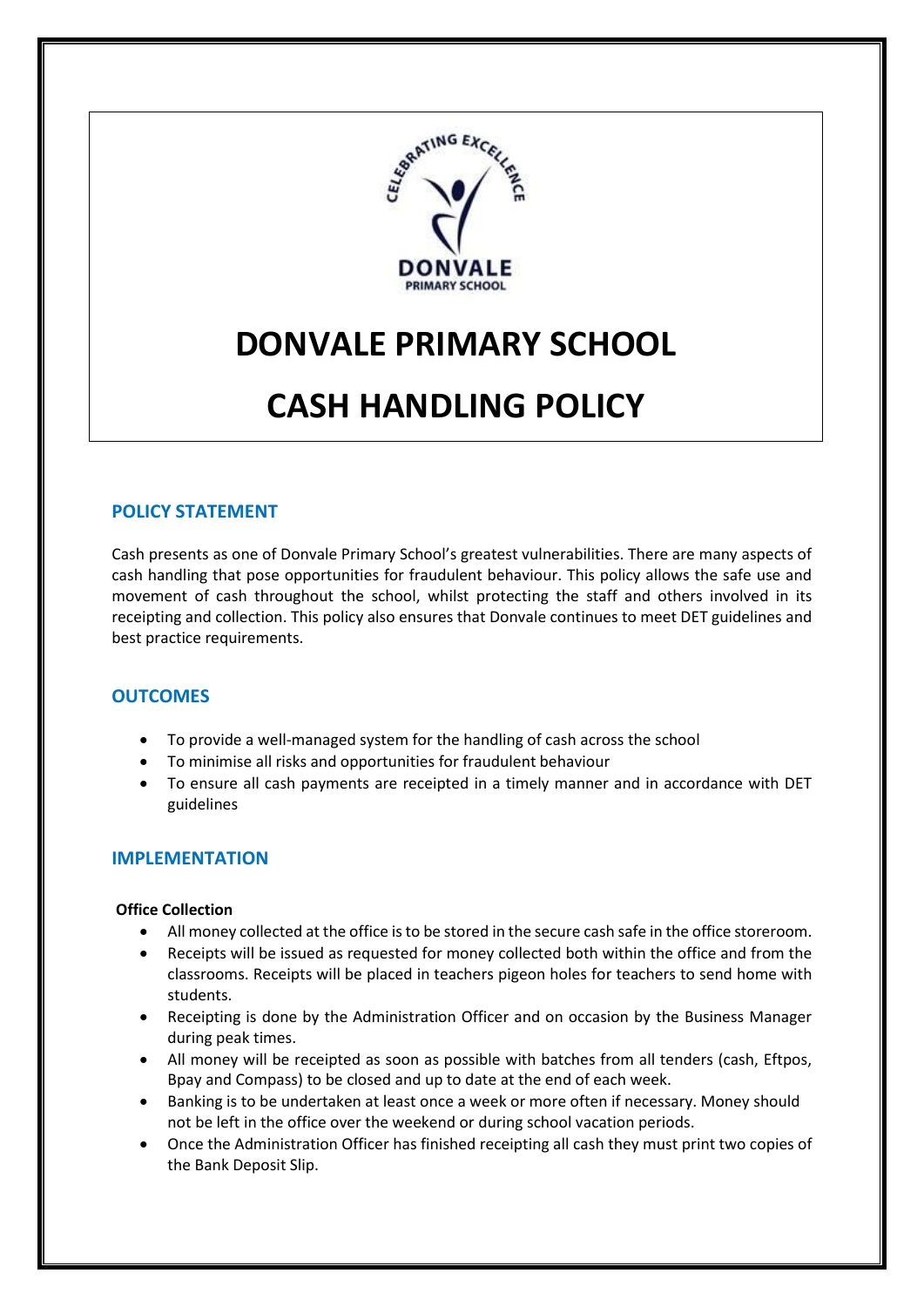- The Business Manager is then responsible for counting all of the cash and ensuring that it matches the amount on the Bank Deposit Slip.
- This process ensures a segregation of duties between the person who has completed the receipting and the person who is counting the cash for banking. The roles can be switched between the Administration Officer and the Business Manager if necessary on occasion, providing that two separate people always complete each process.
- Once the cash has been counted and is correct, one copy of the Bank Deposit Slip is placed within the banking bag with the cash. The second is filed for the schools records.
- On the school's copy of the Bank Deposit Slip, the Administration Officer and Business Manager must note who completed the receipting, the final cash count and who will be taking the banking to the bank.
- Any discrepancies within the banking that cannot be resolved must be reported to the Principal.

#### **Classroom Collection**

- Teachers must collect payments and notices from students each morning.
- All payments and notices must be placed in the class' Red Pouch and sent to the Office by 9:30am each morning.
- Office staff will process all payments and correspondence received within the Red Pouch and return the Red Pouch to the teacher's pigeon hole by recess.

#### **Parents Association**

- Throughout the year the Parents Association run events that will require cash handling.
- Any floats that are required must be organised with the Administration Officer at least one week in advance.
- Parents may be left without staff to collect cash at events provided they have prior approval by the school and the Parents Association. No parent should ever be left alone to collect cash.
- The Parents Association must present a list to the Business Manager prior to the event, stating which parents will be responsible for cash handling. The list must also state who will be taking the cash home if it cannot be immediately taken to the office.
- Once the Parents Association's event has concluded, two parents must together count the total amount of cash collected and record both their names and the final amount on a Fundraising Collection Sheet.
- This sheet along with the cash must be given to the office as soon as possible.
- Once the cash has been received and counted by office staff, they must record the total counted, the batch number in which the cash was receipted and the receipt number on the Fundraising Collection Sheet.
- The Fundraising Collection Sheet is then filed with a copy of the receipt within the Deposit Folder that is kept in the office store room.

## **Student Led Events**

- Students may run events that require cash handling.
- Any floats required must be organised with the Administration Officer at least one week prior to the event by the teacher in charge.
- The teacher in charge must keep a list of all children who will be responsible for cash handling.
- Students must never be left alone to collect cash.
- The teacher in charge is responsible for counting the final amount of cash received.